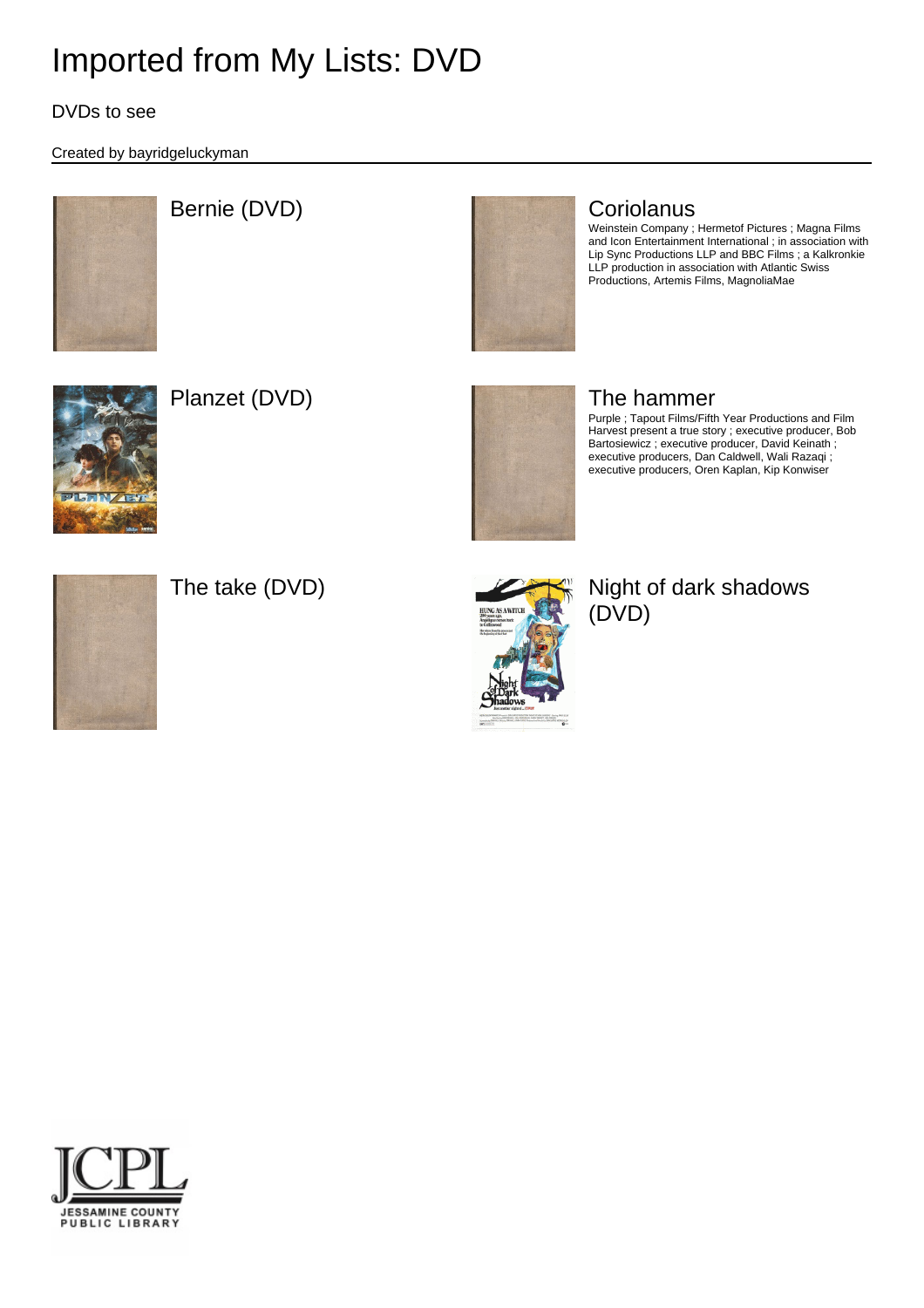### DVDs to see

Created by bayridgeluckyman



House of dark shadows (DVD)

## God bless america (DVD)



One in the chamber (DVD) The hanging tree (DVD)





Abraham lincoln: vampire hunter (DVD)



### Ted

Universal Pictures ; Media Rights Capital ; a Fuzzy Door production ; a Bluegrass Films production ; a Smart Entertainment production ; producers, Scott Stuber ... [et al.] ; screenplay, Seth MacFarlane, Alec Sulkin, Wellesley Wild ; director, Seth MacFar

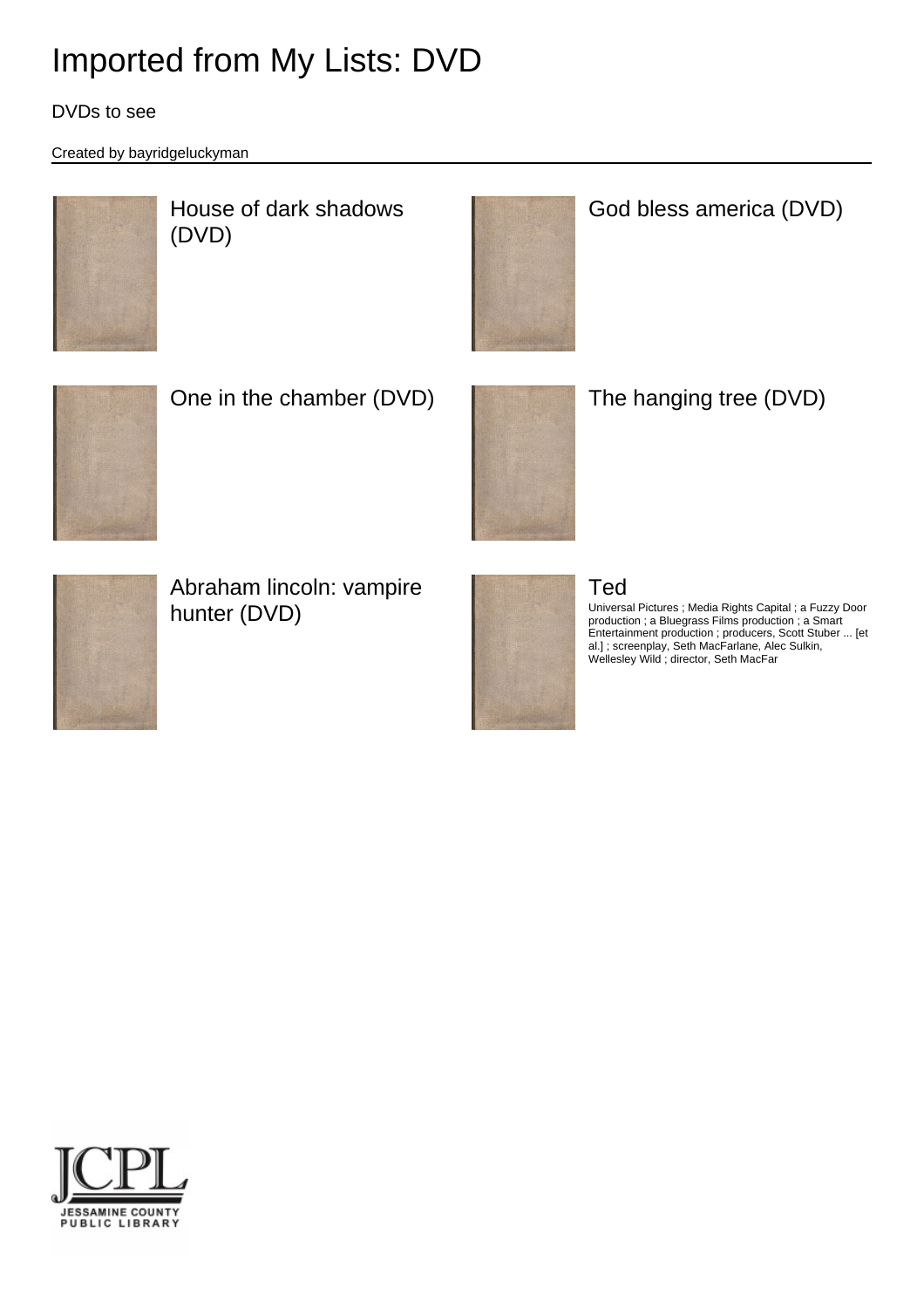DVDs to see

Created by bayridgeluckyman



# Rock of ages (DVD) **Five fingers** (DVD)







#### Bad ass (DVD) **Hatfields & McCoys** History & Thinkfactory Media present ; a Leslie Greif production ; a Kevin Reynolds film ; produced by Kevin Costner, Darrell Fetty, Herb Nanas ; directed by Kevin Reynolds.



Meeting evil (DVD)  $\qquad \qquad \bullet$  The amish (DVD)





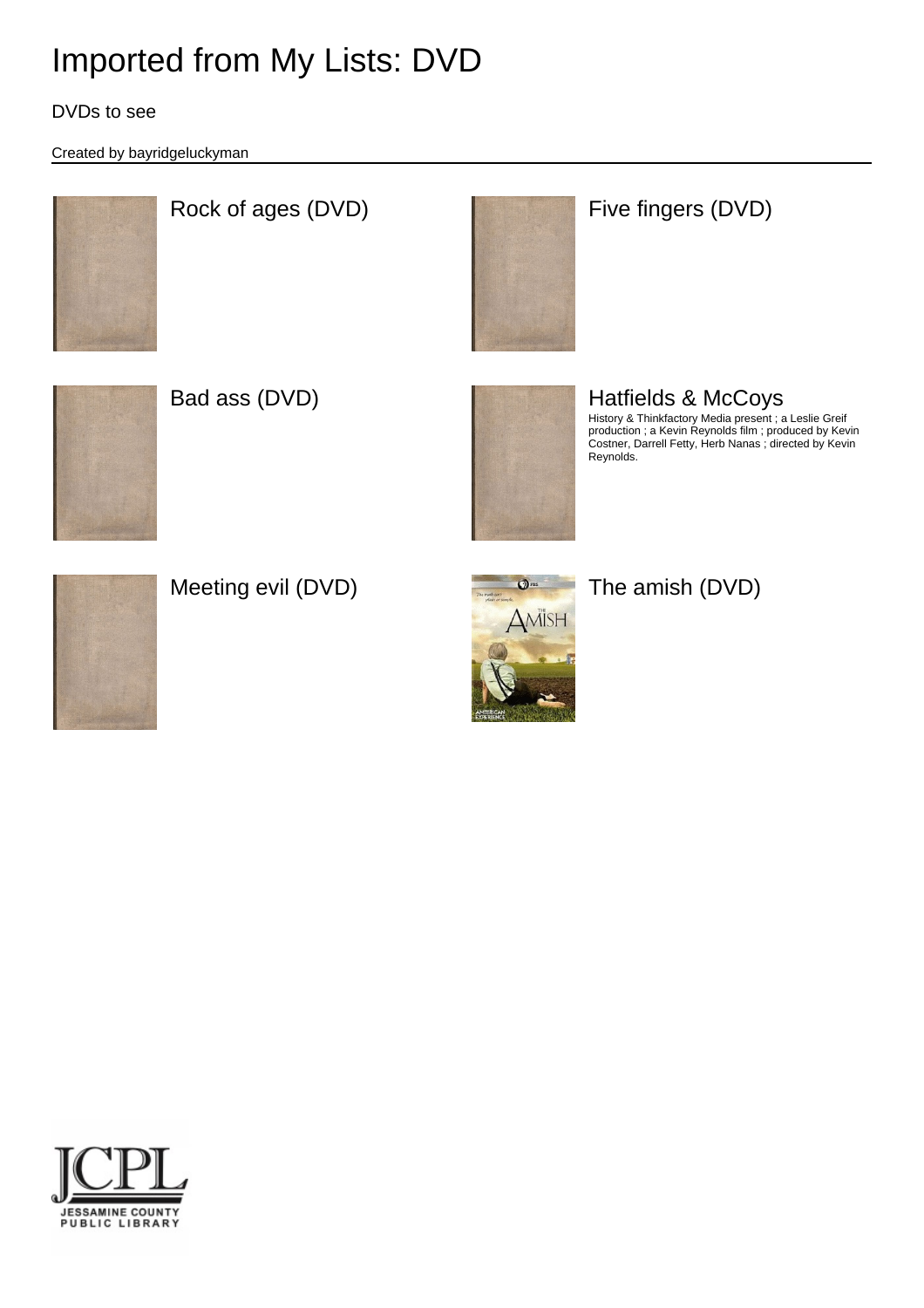DVDs to see

### Created by bayridgeluckyman



## Marvel's The Avengers

directed by Joss Whedon ; story by Zak Penn and Joss Whedon ; screenplay by Joss Whedon ; produced by Kevin Feige ; Marvel Studios presents ; association with Paramount Pictures ; a Marvel Studios production ; a Joss Whedon film.



### Camelot (DVD)



## Snow white & the huntsman (DVD)



Burn notice. Twentieth Century Fox Film Corporation.



Burn notice. Twentieth Century Fox Film Corporation.



Burn notice. Twentieth Century Fox Film Corporation.

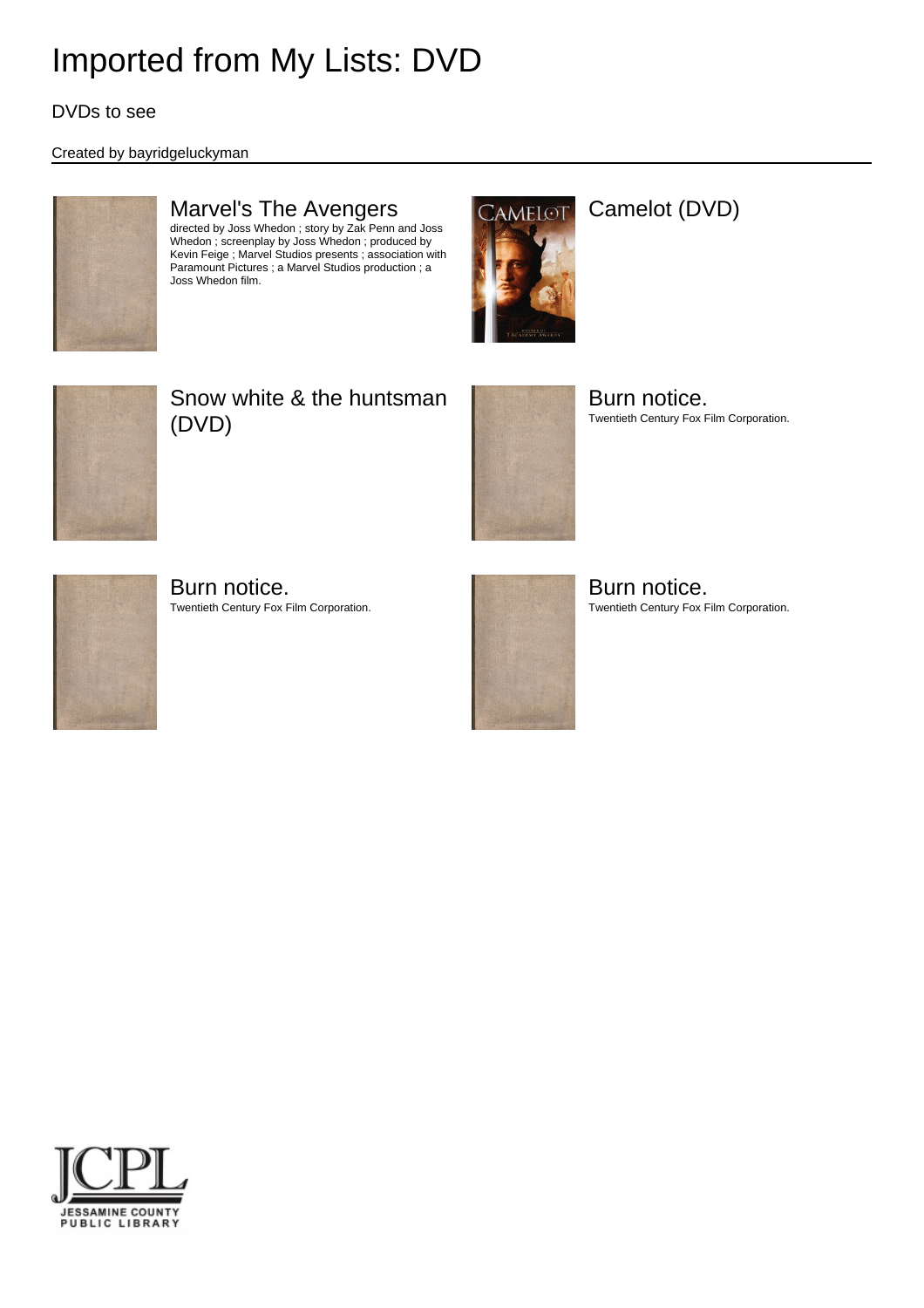### DVDs to see

#### Created by bayridgeluckyman



Burn notice. Twentieth Century Fox Film Corporation.



Burn notice. Twentieth Century Fox Film Corporation.



Burn notice. Twentieth Century Fox Film Corporation.



Burn notice. Twentieth Century Fox Film Corporation.



Burn notice. Twentieth Century Fox Film Corporation.



Burn notice. Twentieth Century Fox Film Corporation.

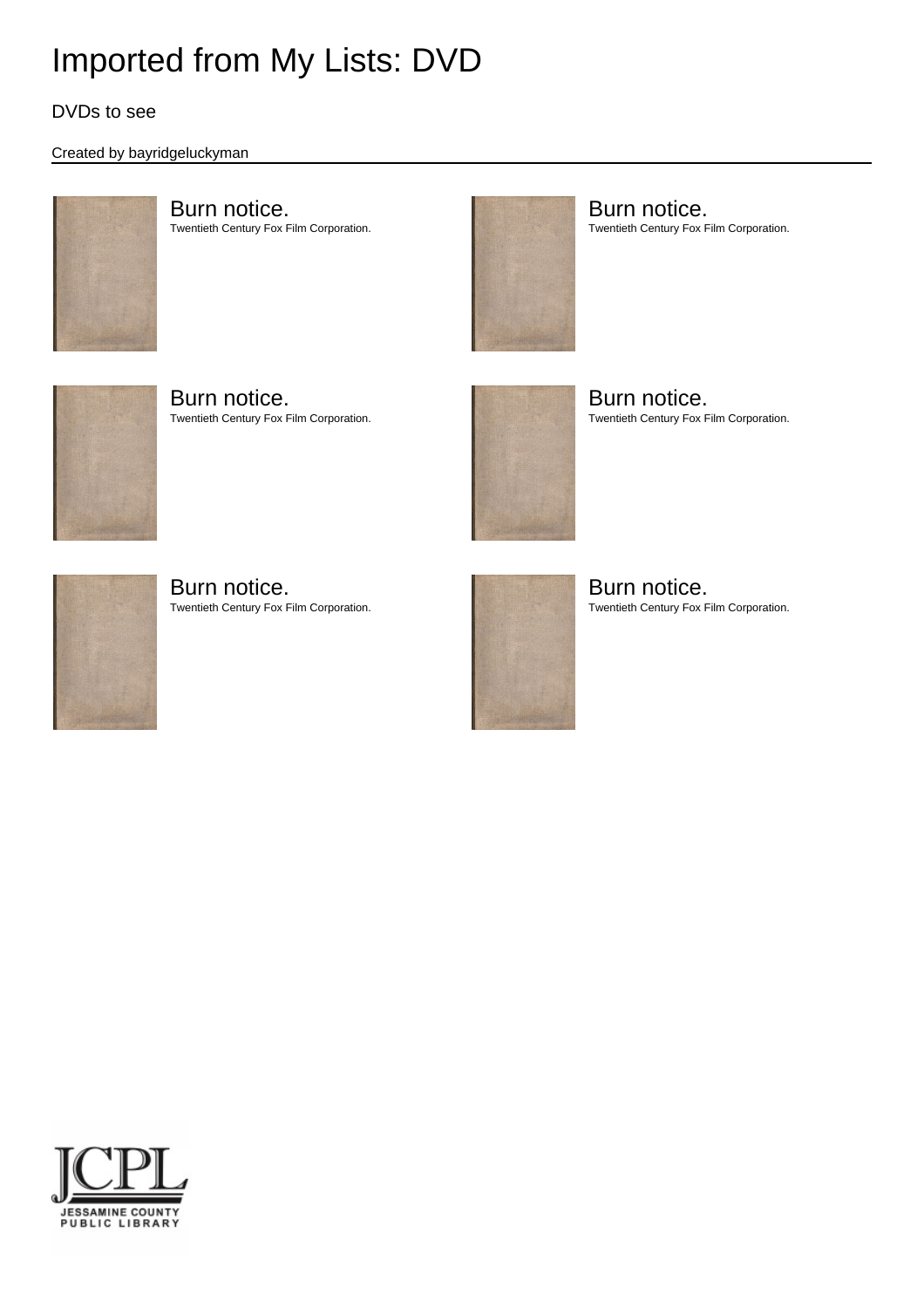### DVDs to see

#### Created by bayridgeluckyman



Burn notice. Twentieth Century Fox Film Corporation.



Burn notice. Twentieth Century Fox Film Corporation.



Burn notice. Twentieth Century Fox Film Corporation.



Burn notice. Twentieth Century Fox Film Corporation.





Loosies Loosies (DVD) and a contract and Big miracle (DVD)

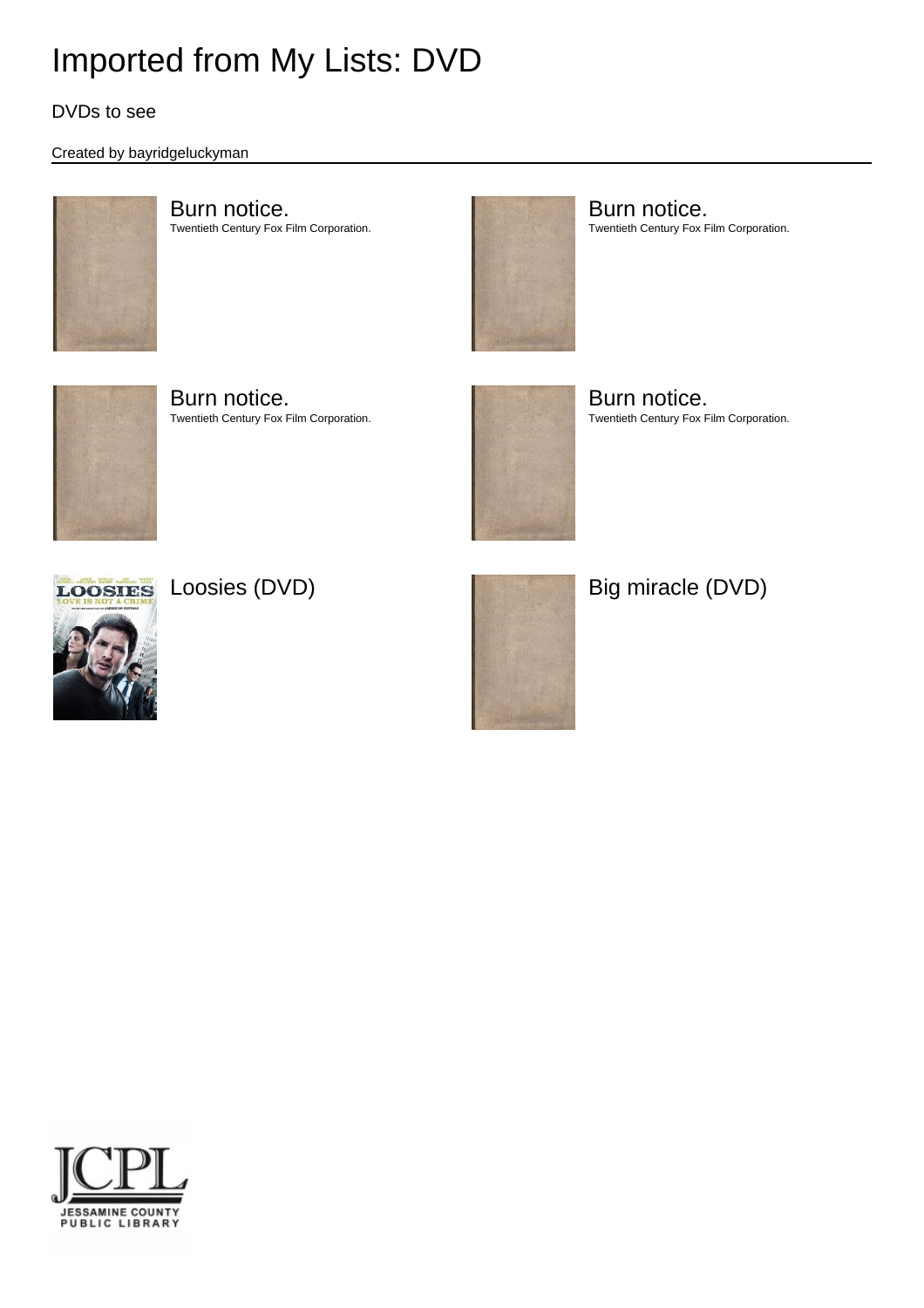### DVDs to see

Created by bayridgeluckyman



### 7 below (DVD) and the Machine gun preacher (DVD)



Lockout (DVD) and the same state of the Safe



Lionsgate and IM Global present, in association with Automatik, a Lawrence Bender production, in association with Trigger Street Productions ; producers, Lawrence Bender, Dana Brunetti ; writer and director, Boaz Yakin.



Extremely loud & incredibly close (DVD)





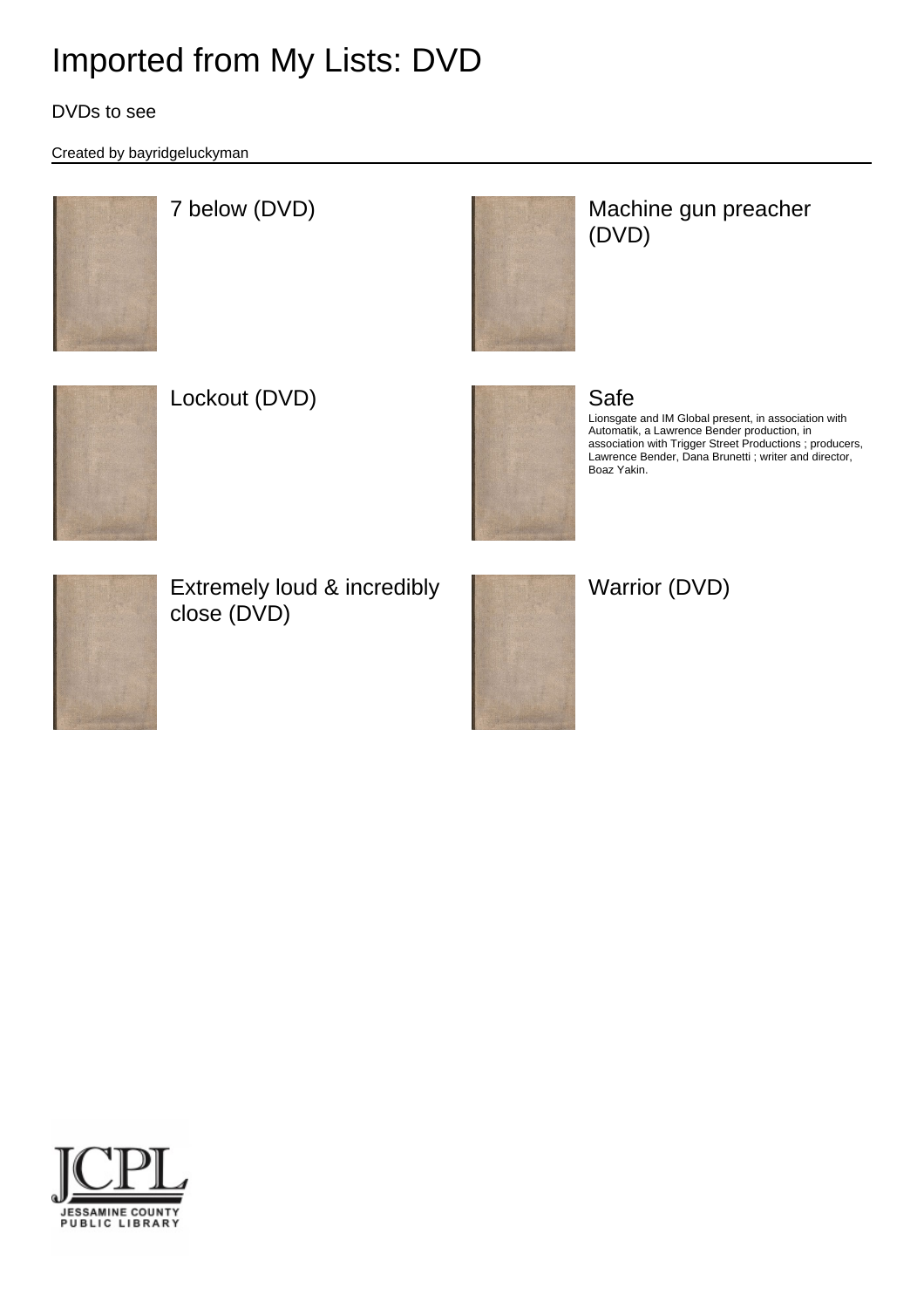DVDs to see

### Created by bayridgeluckyman



### Season of the witch

Rogue presents an Atlas Entertainment and Relativity Media production ; produced by Charles Roven, Alex Gartner ; written by Bragi Schut ; directed by Dominic Sena.



### Oscar and Freddie

adapted by Kristen L. Depken ; photographs by Martyn Colbeck ...[et al.].



## One for the money (DVD) Red tails (DVD)





Midnight express 30th (DVD)



### A.I., artificial intelligence

Dreamworks Pictures and Warner Bros. Pictures present an Amblin/Stanley Kubrick production ; screenplay, Steven Spielberg ; producers, Kathleen Kennedy, Steven Spielberg, Bonnie Curtis ; director, Steven Spielberg.